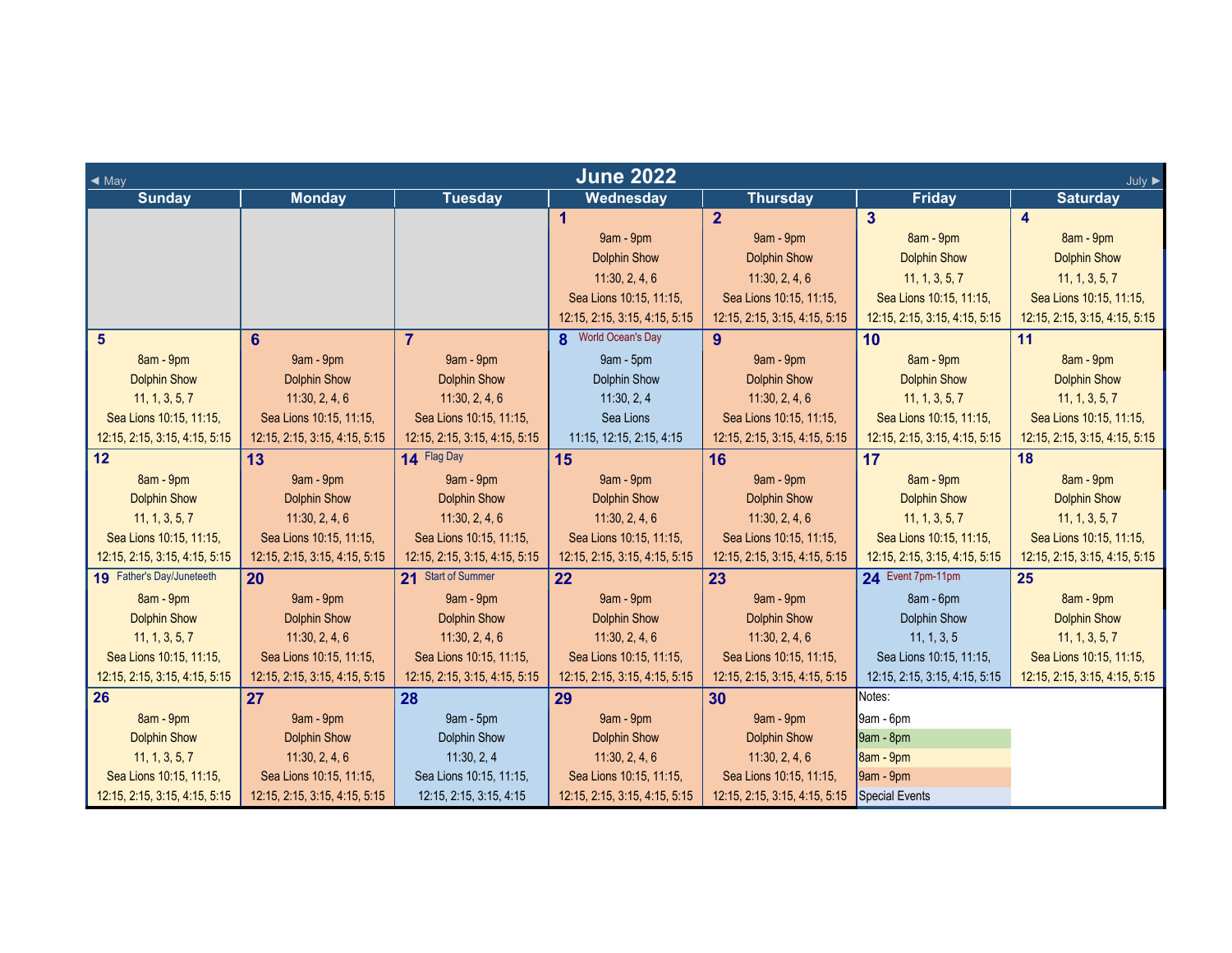| <b>July 2022</b><br>$\triangleleft$ June<br>August ▶ |                               |                               |                               |                               |                               |                               |  |
|------------------------------------------------------|-------------------------------|-------------------------------|-------------------------------|-------------------------------|-------------------------------|-------------------------------|--|
| <b>Sunday</b>                                        | <b>Monday</b>                 | <b>Tuesday</b>                | Wednesday                     | <b>Thursday</b>               | <b>Friday</b>                 | <b>Saturday</b>               |  |
|                                                      |                               |                               |                               |                               | 1                             | $\overline{2}$                |  |
|                                                      |                               |                               |                               |                               | 8am - 9pm                     | 8am - 9pm                     |  |
|                                                      |                               |                               |                               |                               | <b>Dolphin Show</b>           | <b>Dolphin Show</b>           |  |
|                                                      |                               |                               |                               |                               | 11, 1, 3, 5, 7                | 11, 1, 3, 5, 7                |  |
|                                                      |                               |                               |                               |                               | Sea Lions 10:15, 11:15,       | Sea Lions 10:15, 11:15,       |  |
|                                                      |                               |                               |                               |                               | 12:15, 2:15, 3:15, 4:15, 5:15 | 12:15, 2:15, 3:15, 4:15, 5:15 |  |
| $\mathbf{3}$                                         | 4 Independence Day            | 5 <sup>5</sup>                | 6                             | $\overline{7}$                | 8                             | $9^{\circ}$                   |  |
| 8am - 9pm                                            | 8am - 9pm                     | 9am - 9pm                     | 9am - 9pm                     | 9am - 9pm                     | 8am - 9pm                     | 8am - 9pm                     |  |
| <b>Dolphin Show</b>                                  | <b>Dolphin Show</b>           | <b>Dolphin Show</b>           | <b>Dolphin Show</b>           | <b>Dolphin Show</b>           | <b>Dolphin Show</b>           | <b>Dolphin Show</b>           |  |
| 11, 1, 3, 5, 7                                       | 11, 1, 3, 5, 7                | 11:30, 2, 4, 6                | 11:30, 2, 4, 6                | 11:30, 2, 4, 6                | 11, 1, 3, 5, 7                | 11, 1, 3, 5, 7                |  |
| Sea Lions 10:15, 11:15,                              | Sea Lions 10:15, 11:15,       | Sea Lions 10:15, 11:15,       | Sea Lions 10:15, 11:15,       | Sea Lions 10:15, 11:15,       | Sea Lions 10:15, 11:15,       | Sea Lions 10:15, 11:15,       |  |
| 12:15, 2:15, 3:15, 4:15, 5:15                        | 12:15, 2:15, 3:15, 4:15, 5:15 | 12:15, 2:15, 3:15, 4:15, 5:15 | 12:15, 2:15, 3:15, 4:15, 5:15 | 12:15, 2:15, 3:15, 4:15, 5:15 | 12:15, 2:15, 3:15, 4:15, 5:15 | 12:15, 2:15, 3:15, 4:15, 5:15 |  |
| 10 <sup>1</sup>                                      | 11                            | 12                            | 13                            | 14                            | 15                            | 16                            |  |
| 8am - 9pm                                            | 9am - 9pm                     | 9am - 9pm                     | 9am - 9pm                     | 9am - 9pm                     | 8am - 9pm                     | 8am - 9pm                     |  |
| <b>Dolphin Show</b>                                  | <b>Dolphin Show</b>           | <b>Dolphin Show</b>           | <b>Dolphin Show</b>           | <b>Dolphin Show</b>           | <b>Dolphin Show</b>           | <b>Dolphin Show</b>           |  |
| 11, 1, 3, 5, 7                                       | 11:30, 2, 4, 6                | 11:30, 2, 4, 6                | 11:30, 2, 4, 6                | 11:30, 2, 4, 6                | 11, 1, 3, 5, 7                | 11, 1, 3, 5, 7                |  |
| Sea Lions 10:15, 11:15,                              | Sea Lions 10:15, 11:15,       | Sea Lions 10:15, 11:15,       | Sea Lions 10:15, 11:15,       | Sea Lions 10:15, 11:15,       | Sea Lions 10:15, 11:15,       | Sea Lions 10:15, 11:15,       |  |
| 12:15, 2:15, 3:15, 4:15, 5:15                        | 12:15, 2:15, 3:15, 4:15, 5:15 | 12:15, 2:15, 3:15, 4:15, 5:15 | 12:15, 2:15, 3:15, 4:15, 5:15 | 12:15, 2:15, 3:15, 4:15, 5:15 | 12:15, 2:15, 3:15, 4:15, 5:15 | 12:15, 2:15, 3:15, 4:15, 5:15 |  |
| 17                                                   | 18                            | 19                            | 20                            | 21                            | 22                            | 23                            |  |
| 8am - 9pm                                            | 9am - 9pm                     | 9am - 9pm                     | 9am - 9pm                     | 9am - 9pm                     | 8am - 9pm                     | 8am - 9pm                     |  |
| <b>Dolphin Show</b>                                  | <b>Dolphin Show</b>           | <b>Dolphin Show</b>           | <b>Dolphin Show</b>           | <b>Dolphin Show</b>           | <b>Dolphin Show</b>           | <b>Dolphin Show</b>           |  |
| 11, 1, 3, 5, 7                                       | 11:30, 2, 4, 6                | 11:30, 2, 4, 6                | 11:30, 2, 4, 6                | 11:30, 2, 4, 6                | 11, 1, 3, 5, 7                | 11, 1, 3, 5, 7                |  |
| Sea Lions 10:15, 11:15,                              | Sea Lions 10:15, 11:15,       | Sea Lions 10:15, 11:15,       | Sea Lions 10:15, 11:15,       | Sea Lions 10:15, 11:15,       | Sea Lions 10:15, 11:15,       | Sea Lions 10:15, 11:15,       |  |
| 12:15, 2:15, 3:15, 4:15, 5:15                        | 12:15, 2:15, 3:15, 4:15, 5:15 | 12:15, 2:15, 3:15, 4:15, 5:15 | 12:15, 2:15, 3:15, 4:15, 5:15 | 12:15, 2:15, 3:15, 4:15, 5:15 | 12:15, 2:15, 3:15, 4:15, 5:15 | 12:15, 2:15, 3:15, 4:15, 5:15 |  |
| 24                                                   | 25                            | 26                            | 27                            | 28                            | 29                            | 30                            |  |
| 8am - 9pm                                            | 9am - 9pm                     | 9am - 9pm                     | 9am - 9pm                     | 9am - 9pm                     | 8am - 9pm                     | 8am - 9pm                     |  |
| <b>Dolphin Show</b>                                  | <b>Dolphin Show</b>           | <b>Dolphin Show</b>           | <b>Dolphin Show</b>           | <b>Dolphin Show</b>           | <b>Dolphin Show</b>           | <b>Dolphin Show</b>           |  |
| 11, 1, 3, 5, 7                                       | 11:30, 2, 4, 6                | 11:30, 2, 4, 6                | 11:30, 2, 4, 6                | 11:30, 2, 4, 6                | 11, 1, 3, 5, 7                | 11, 1, 3, 5, 7                |  |
| Sea Lions 10:15, 11:15,                              | Sea Lions 10:15, 11:15,       | Sea Lions 10:15, 11:15,       | Sea Lions 10:15, 11:15,       | Sea Lions 10:15, 11:15,       | Sea Lions 10:15, 11:15,       | Sea Lions 10:15, 11:15,       |  |
| 12:15, 2:15, 3:15, 4:15, 5:15                        | 12:15, 2:15, 3:15, 4:15, 5:15 | 12:15, 2:15, 3:15, 4:15, 5:15 | 12:15, 2:15, 3:15, 4:15, 5:15 | 12:15, 2:15, 3:15, 4:15, 5:15 | 12:15, 2:15, 3:15, 4:15, 5:15 | 12:15, 2:15, 3:15, 4:15, 5:15 |  |
| 31                                                   | Notes:                        |                               |                               |                               |                               |                               |  |
| 8am - 9pm                                            | 9am - 6pm                     |                               |                               |                               |                               |                               |  |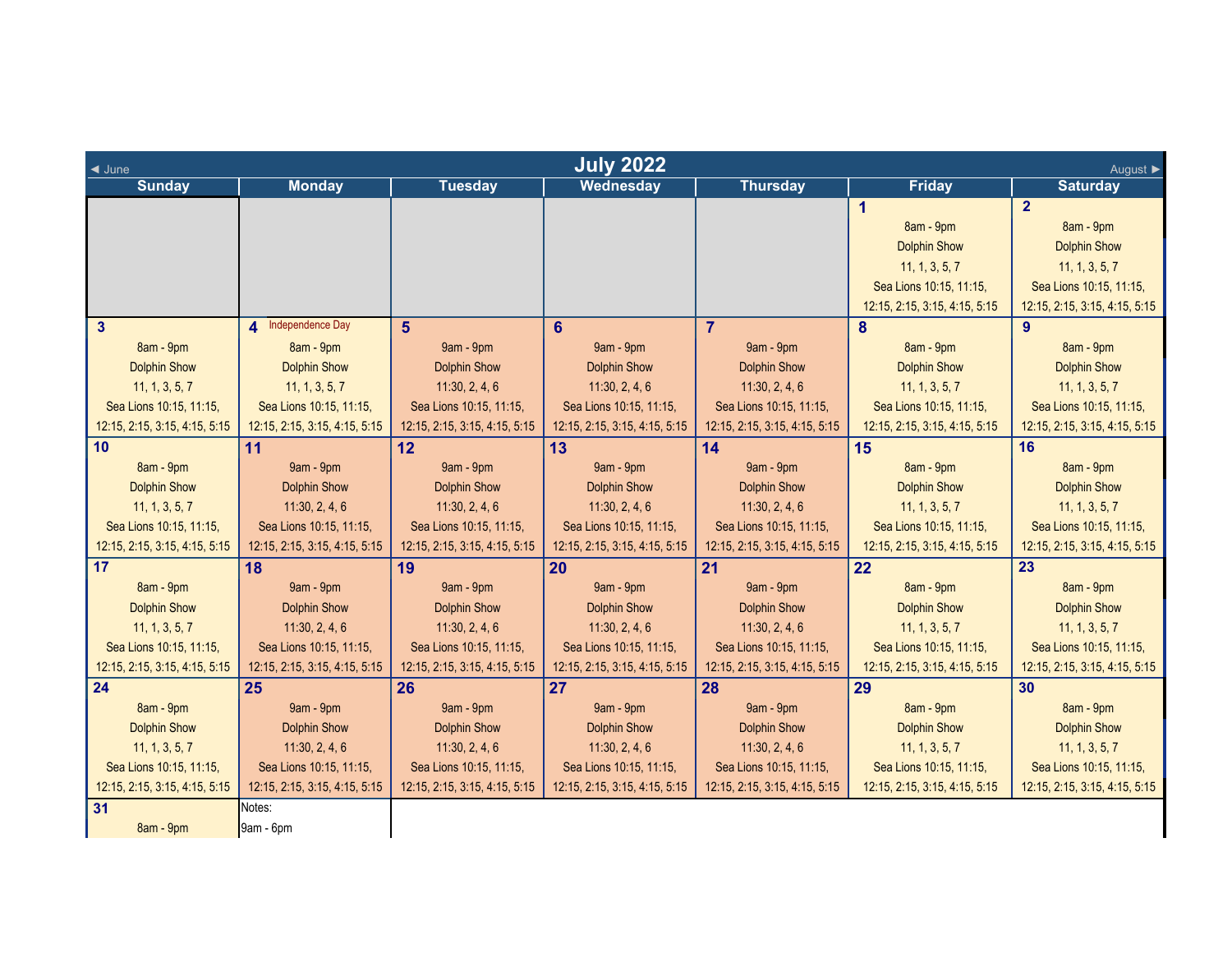| <b>August 2022</b><br>$\triangleleft$ July<br>September ▶ |                               |                               |                               |                               |                               |                               |  |
|-----------------------------------------------------------|-------------------------------|-------------------------------|-------------------------------|-------------------------------|-------------------------------|-------------------------------|--|
| <b>Sunday</b>                                             | <b>Monday</b>                 | <b>Tuesday</b>                | <b>Wednesday</b>              | <b>Thursday</b>               | <b>Friday</b>                 | <b>Saturday</b>               |  |
|                                                           | 1                             | $\overline{2}$                | 3 <sup>5</sup>                | 4                             | 5                             | 6                             |  |
|                                                           | 9am - 9pm                     | 9am - 9pm                     | 9am - 9pm                     | 9am - 9pm                     | 8am - 9pm                     | 8am - 9pm                     |  |
|                                                           | <b>Dolphin Show</b>           | <b>Dolphin Show</b>           | <b>Dolphin Show</b>           | <b>Dolphin Show</b>           | <b>Dolphin Show</b>           | <b>Dolphin Show</b>           |  |
|                                                           | 11:30, 2, 4, 6                | 11:30, 2, 4, 6                | 11:30, 2, 4, 6                | 11:30, 2, 4, 6                | 11, 1, 3, 5, 7                | 11, 1, 3, 5, 7                |  |
|                                                           | Sea Lions 10:15, 11:15,       | Sea Lions 10:15, 11:15,       | Sea Lions 10:15, 11:15,       | Sea Lions 10:15, 11:15,       | Sea Lions 10:15, 11:15,       | Sea Lions 10:15, 11:15,       |  |
|                                                           | 12:15, 2:15, 3:15, 4:15, 5:15 | 12:15, 2:15, 3:15, 4:15, 5:15 | 12:15, 2:15, 3:15, 4:15, 5:15 | 12:15, 2:15, 3:15, 4:15, 5:15 | 12:15, 2:15, 3:15, 4:15, 5:15 | 12:15, 2:15, 3:15, 4:15, 5:15 |  |
| $\overline{7}$                                            | 8                             | 9                             | 10                            | 11                            | 12 SUTS 7pm-10pm              | 13                            |  |
| 8am - 9pm                                                 | 9am - 9pm                     | 9am - 9pm                     | 9am - 9pm                     | 9am - 9pm                     | 8am - 6pm                     | 8am - 9pm                     |  |
| <b>Dolphin Show</b>                                       | <b>Dolphin Show</b>           | <b>Dolphin Show</b>           | <b>Dolphin Show</b>           | <b>Dolphin Show</b>           | Dolphin Show                  | <b>Dolphin Show</b>           |  |
| 11, 1, 3, 5, 7                                            | 11:30, 2, 4, 6                | 11:30, 2, 4, 6                | 11:30, 2, 4, 6                | 11:30, 2, 4, 6                | 11, 1, 3, 5                   | 11, 1, 3, 5, 7                |  |
| Sea Lions 10:15, 11:15,                                   | Sea Lions 10:15, 11:15,       | Sea Lions 10:15, 11:15,       | Sea Lions 10:15, 11:15,       | Sea Lions 10:15, 11:15,       | Sea Lions 10:15, 11:15,       | Sea Lions 10:15, 11:15,       |  |
| 12:15, 2:15, 3:15, 4:15, 5:15                             | 12:15, 2:15, 3:15, 4:15, 5:15 | 12:15, 2:15, 3:15, 4:15, 5:15 | 12:15, 2:15, 3:15, 4:15, 5:15 | 12:15, 2:15, 3:15, 4:15, 5:15 | 12:15, 2:15, 3:15, 4:15, 5:15 | 12:15, 2:15, 3:15, 4:15, 5:15 |  |
| 14                                                        | 15                            | 16                            | 17                            | 18                            | 19                            | 20                            |  |
| 9am - 9pm                                                 | 9am - 8pm                     | 9am - 8pm                     | 9am - 8pm                     | 9am - 8pm                     | 9am - 9pm                     | 9am - 9pm                     |  |
| <b>Dolphin Show</b>                                       | <b>Dolphin Show</b>           | <b>Dolphin Show</b>           | <b>Dolphin Show</b>           | <b>Dolphin Show</b>           | <b>Dolphin Show</b>           | <b>Dolphin Show</b>           |  |
| 11, 1, 3, 5, 7                                            | 11:30, 3, 5                   | 11:30, 3, 5                   | 11:30, 3, 5                   | 11:30, 3, 5                   | 11:30, 2, 4, 6                | 11, 1, 3, 5, 7                |  |
| Sea Lions 10:15, 11:15,                                   | Sea Lions 11:15,              | Sea Lions 11:15,              | Sea Lions 11:15,              | Sea Lions 11:15,              | Sea Lions 10:15, 11:15,       | Sea Lions 10:15, 11:15,       |  |
| 12:15, 2:15, 3:15, 4:15, 5:15                             | 12:15, 2:15, 4:15, 6          | 12:15, 2:15, 4:15, 6          | 12:15, 2:15, 4:15, 6          | 12:15, 2:15, 4:15, 6          | 12:15, 2:15, 3:15, 4:15, 5:15 | 12:15, 2:15, 3:15, 4:15, 5:15 |  |
| 21                                                        | 22                            | 23                            | 24                            | 25                            | 26                            | 27                            |  |
| 9am - 9pm                                                 | 9am - 8pm                     | 9am - 8pm                     | 9am - 8pm                     | 9am - 8pm                     | 9am - 9pm                     | 9am - 9pm                     |  |
| <b>Dolphin Show</b>                                       | <b>Dolphin Show</b>           | <b>Dolphin Show</b>           | <b>Dolphin Show</b>           | <b>Dolphin Show</b>           | <b>Dolphin Show</b>           | <b>Dolphin Show</b>           |  |
| 11, 1, 3, 5, 7                                            | 11:30, 3, 5                   | 11:30, 3, 5                   | 11:30, 3, 5                   | 11:30, 3, 5                   | 11:30, 2, 4, 6                | 11, 1, 3, 5, 7                |  |
| Sea Lions 10:15, 11:15,                                   | Sea Lions 11:15,              | Sea Lions 11:15,              | Sea Lions 11:15,              | Sea Lions 11:15,              | Sea Lions 10:15, 11:15,       | Sea Lions 10:15, 11:15,       |  |
| 12:15, 2:15, 3:15, 4:15, 5:15                             | 12:15, 2:15, 4:15, 6          | 12:15, 2:15, 4:15, 6          | 12:15, 2:15, 4:15, 6          | 12:15, 2:15, 4:15, 6          | 12:15, 2:15, 3:15, 4:15, 5:15 | 12:15, 2:15, 3:15, 4:15, 5:15 |  |
| 28                                                        | 29                            | 30                            | 31                            | Notes:                        |                               |                               |  |
| 9am - 9pm                                                 | 9am - 8pm                     | 9am - 8pm                     | 9am - 8pm                     | $9am - 6pm$                   |                               |                               |  |
| <b>Dolphin Show</b>                                       | Dolphin Show                  | <b>Dolphin Show</b>           | <b>Dolphin Show</b>           | 9am - 8pm                     |                               |                               |  |
| 11, 1, 3, 5, 7                                            | 11:30, 3, 5                   | 11:30, 3, 5                   | 11:30, 3, 5                   | 8am - 9pm                     |                               |                               |  |
| Sea Lions 10:15, 11:15,                                   | Sea Lions 11:15,              | Sea Lions 11:15,              | Sea Lions 11:15,              | 9am - 9pm                     |                               |                               |  |
| 12:15, 2:15, 3:15, 4:15, 5:15                             | 12:15, 2:15, 4:15, 6          | 12:15, 2:15, 4:15, 6          | 12:15, 2:15, 4:15, 6          | Special Events                |                               |                               |  |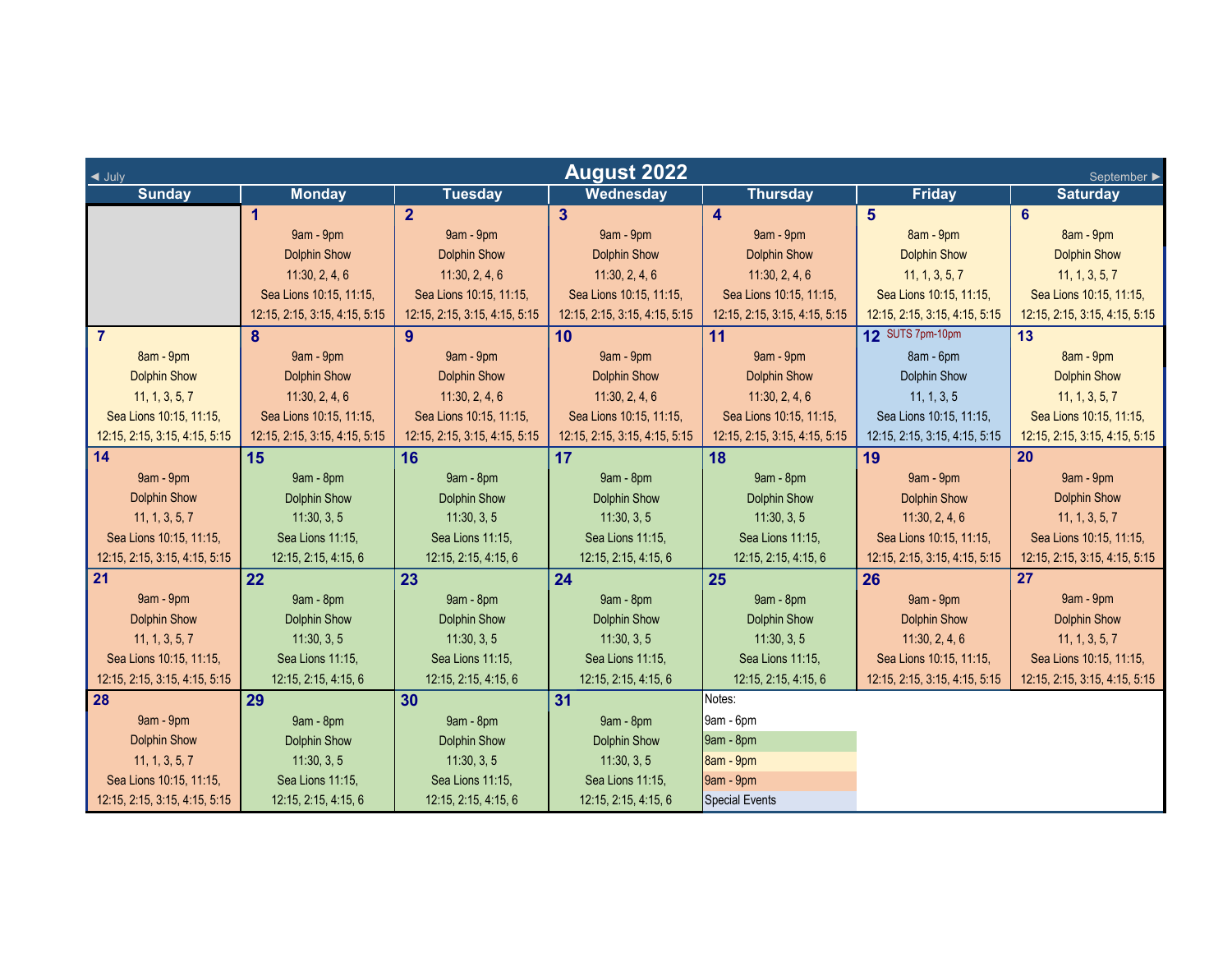| <b>September 2022</b><br>◀ August<br>October ▶ |                               |                          |                      |                         |                               |                               |  |
|------------------------------------------------|-------------------------------|--------------------------|----------------------|-------------------------|-------------------------------|-------------------------------|--|
| <b>Sunday</b>                                  | <b>Monday</b>                 | <b>Tuesday</b>           | Wednesday            | <b>Thursday</b>         | <b>Friday</b>                 | <b>Saturday</b>               |  |
|                                                |                               |                          |                      | 1                       | $\overline{2}$                | 3 DragonCon 7pm-11:30pm       |  |
|                                                |                               |                          |                      | 9am - 8pm               | 9am - 9pm                     | 8am - 5pm                     |  |
|                                                |                               |                          |                      | <b>Dolphin Show</b>     | <b>Dolphin Show</b>           | <b>Dolphin Show</b>           |  |
|                                                |                               |                          |                      | 11:30, 2, 4, 6          | 11, 1, 3, 5, 7                | 10:30, 12:30, 2:30, 4:30      |  |
|                                                |                               |                          |                      | Sea Lions 11:15, 12:15, | Sea Lions 10:15, 11:15,       | Sea Lions 10:15, 11:15,       |  |
|                                                |                               |                          |                      | 2:15, 3:15, 4:15, 5:15  | 12:15, 2:15, 3:15, 4:15, 5:15 | 1:15, 2:15, 3:15, 4:15        |  |
| 4                                              | 5 Labor Day                   | 6                        | $\overline{7}$       | 8                       | 9                             | 10                            |  |
| 8am - 9pm                                      | 8am - 9pm                     | 9am - 8pm                | 9am - 8pm            | 9am - 8pm               | 9am - 9pm                     | 9am - 9pm                     |  |
| <b>Dolphin Show</b>                            | <b>Dolphin Show</b>           | <b>Dolphin Show</b>      | <b>Dolphin Show</b>  | <b>Dolphin Show</b>     | <b>Dolphin Show</b>           | <b>Dolphin Show</b>           |  |
| 11, 1, 3, 5, 7                                 | 11, 1, 3, 5, 7                | 11:30, 3, 5              | 11:30, 3, 5          | 11:30, 3, 5             | 11:30, 2, 4, 6                | 11, 1, 3, 5, 7                |  |
| Sea Lions 10:15, 11:15,                        | Sea Lions 10:15, 11:15,       | Sea Lions 11:15,         | Sea Lions 11:15,     | Sea Lions 11:15,        | Sea Lions 10:15, 11:15,       | Sea Lions 10:15, 11:15,       |  |
| 12:15, 2:15, 3:15, 4:15, 5:15                  | 12:15, 2:15, 3:15, 4:15, 5:15 | 12:15, 2:15, 4:15, 6     | 12:15, 2:15, 4:15, 6 | 12:15, 2:15, 4:15, 6    | 12:15, 2:15, 3:15, 4:15, 5:15 | 12:15, 2:15, 3:15, 4:15, 5:15 |  |
| 11                                             | 12                            | 13                       | 14                   | 15                      | 16                            | 17                            |  |
| 9am - 9pm                                      | 9am - 8pm                     | 9am - 5pm                | 9am - 8pm            | 9am - 8pm               | 9am - 9pm                     | 9am - 9pm                     |  |
| <b>Dolphin Show</b>                            | <b>Dolphin Show</b>           | Dolphin Show             | <b>Dolphin Show</b>  | <b>Dolphin Show</b>     | <b>Dolphin Show</b>           | <b>Dolphin Show</b>           |  |
| 11:30, 2, 4, 6                                 | 11:30, 3, 5                   | 11:30, 2, 4              | 11:30, 3, 5          | 11:30, 3, 5             | 11:30, 2, 4, 6                | 11, 1, 3, 5, 7                |  |
| Sea Lions 10:15, 11:15,                        | Sea Lions 11:15,              | Sea Lions                | Sea Lions 11:15,     | Sea Lions 11:15,        | Sea Lions 10:15, 11:15,       | Sea Lions 10:15, 11:15,       |  |
| 12:15, 2:15, 3:15, 4:15, 5:15                  | 12:15, 2:15, 4:15, 6          | 11:15, 12:15, 2:15, 4:15 | 12:15, 2:15, 4:15, 6 | 12:15, 2:15, 4:15, 6    | 12:15, 2:15, 3:15, 4:15, 5:15 | 12:15, 2:15, 3:15, 4:15, 5:15 |  |
| 18                                             | 19                            | 20                       | 21                   | 22                      | 23                            | 24                            |  |
| 9am - 9pm                                      | 9am - 8pm                     | 9am - 8pm                | 9am - 8pm            | 9am - 8pm               | 9am - 9pm                     | 9am - 9pm                     |  |
| <b>Dolphin Show</b>                            | <b>Dolphin Show</b>           | <b>Dolphin Show</b>      | <b>Dolphin Show</b>  | <b>Dolphin Show</b>     | <b>Dolphin Show</b>           | <b>Dolphin Show</b>           |  |
| 11:30, 2, 4, 6                                 | 11:30, 3, 5                   | 11:30, 3, 5              | 11:30, 3, 5          | 11:30, 3, 5             | 11:30, 2, 4, 6                | 11, 1, 3, 5, 7                |  |
| Sea Lions 10:15, 11:15,                        | Sea Lions 11:15,              | Sea Lions 11:15,         | Sea Lions 11:15,     | Sea Lions 11:15,        | Sea Lions 10:15, 11:15,       | Sea Lions 10:15, 11:15,       |  |
| 12:15, 2:15, 3:15, 4:15, 5:15                  | 12:15, 2:15, 4:15, 6          | 12:15, 2:15, 4:15, 6     | 12:15, 2:15, 4:15, 6 | 12:15, 2:15, 4:15, 6    | 12:15, 2:15, 3:15, 4:15, 5:15 | 12:15, 2:15, 3:15, 4:15, 5:15 |  |
| 25                                             | 26                            | 27                       | 28                   | 29                      | 30 Aqua Vino 6pm-10pm         | Notes:                        |  |
| 9am - 9pm                                      | 9am - 8pm                     | 9am - 8pm                | 9am - 8pm            | 9am - 8pm               | $9am - 4pm$                   | 9am - 6pm                     |  |
| <b>Dolphin Show</b>                            | <b>Dolphin Show</b>           | <b>Dolphin Show</b>      | <b>Dolphin Show</b>  | <b>Dolphin Show</b>     | <b>Dolphin Show</b>           | 9am - 8pm                     |  |
| 11:30, 2, 4, 6                                 | 11:30, 3, 5                   | 11:30, 3, 5              | 11:30, 3, 5          | 11:30, 3, 5             | 11, 1, 3                      | 8am - 9pm                     |  |
| Sea Lions 10:15, 11:15,                        | Sea Lions 11:15,              | Sea Lions 11:15,         | Sea Lions 11:15,     | Sea Lions 11:15,        | Sea Lions                     | 9am - 9pm                     |  |
| 12:15, 2:15, 3:15, 4:15, 5:15                  | 12:15, 2:15, 4:15, 6          | 12:15, 2:15, 4:15, 6     | 12:15, 2:15, 4:15, 6 | 12:15, 2:15, 4:15, 6    | 11:15, 12:15, 2:15, 3:15      | <b>Special Events</b>         |  |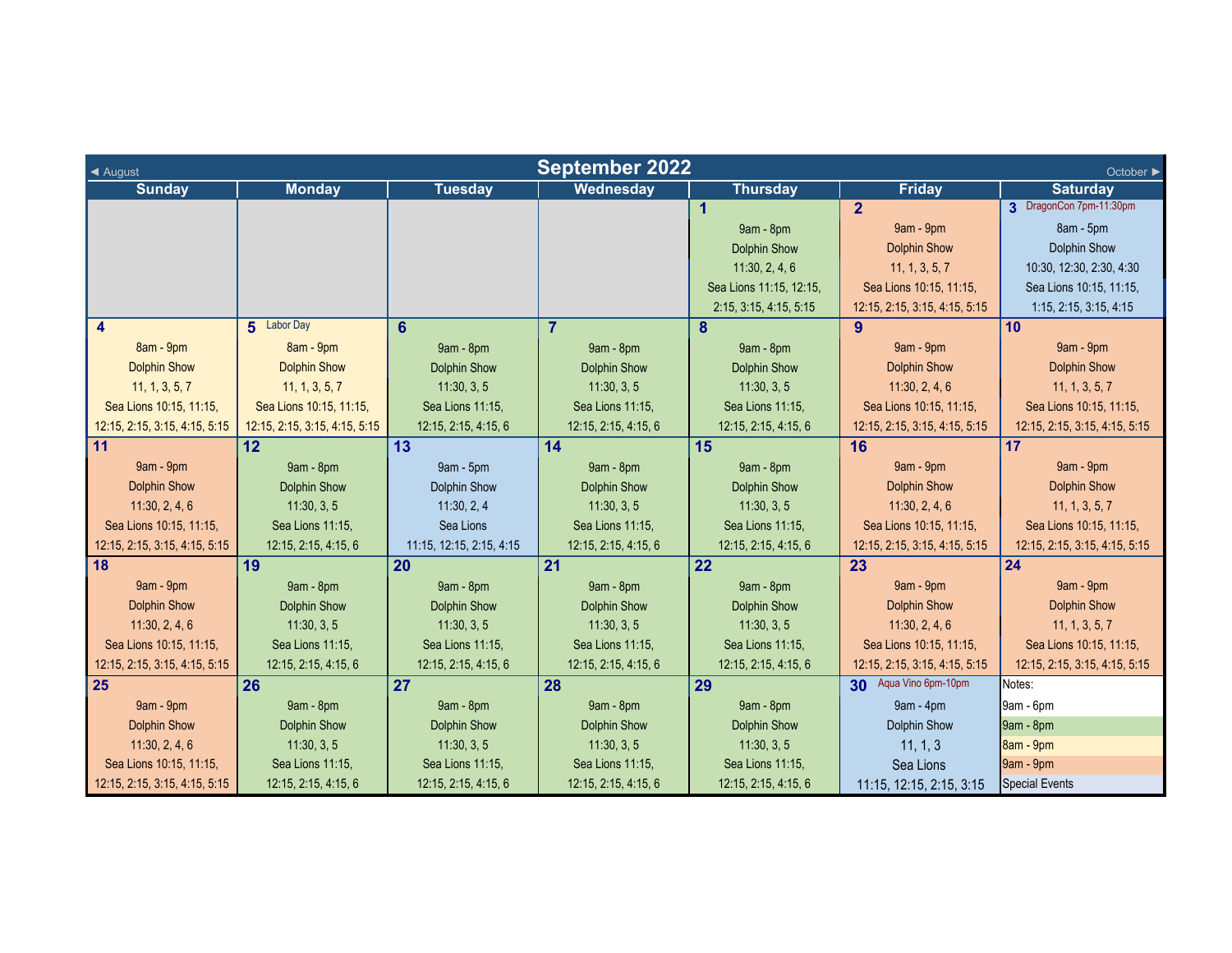| October 2022<br>◀ September<br>November ▶ |                                              |                         |                      |                      |                               |                               |  |
|-------------------------------------------|----------------------------------------------|-------------------------|----------------------|----------------------|-------------------------------|-------------------------------|--|
| <b>Sunday</b>                             | <b>Monday</b>                                | <b>Tuesday</b>          | Wednesday            | <b>Thursday</b>      | <b>Friday</b>                 | <b>Saturday</b>               |  |
|                                           |                                              |                         |                      |                      |                               | $\mathbf{1}$                  |  |
|                                           |                                              |                         |                      |                      |                               | 9am - 9pm                     |  |
|                                           |                                              |                         |                      |                      |                               | <b>Dolphin Show</b>           |  |
|                                           |                                              |                         |                      |                      |                               | 11, 1, 3, 5, 7                |  |
|                                           |                                              |                         |                      |                      |                               | Sea Lions 10:15, 11:15,       |  |
|                                           |                                              |                         |                      |                      |                               | 12:15, 2:15, 3:15, 4:15, 5:15 |  |
| $\mathbf{2}$                              | 3 <sup>1</sup>                               | $\overline{\mathbf{4}}$ | $5\phantom{1}$       | $6\phantom{1}$       | 7 Pride 7pm-11:30pm           | 8                             |  |
| 9am - 9pm                                 | 9am - 8pm                                    | 9am - 8pm               | 9am - 8pm            | 9am - 8pm            | 9am - 5pm                     | 9am - 9pm                     |  |
| <b>Dolphin Show</b>                       | <b>Dolphin Show</b>                          | <b>Dolphin Show</b>     | <b>Dolphin Show</b>  | <b>Dolphin Show</b>  | <b>Dolphin Show</b>           | <b>Dolphin Show</b>           |  |
| 11:30, 2, 4, 6                            | 11:30, 3, 5                                  | 11:30, 3, 5             | 11:30, 3, 5          | 11:30, 3, 5          | 11:30, 2, 4                   | 11, 1, 3, 5, 7                |  |
| Sea Lions 10:15, 11:15,                   | Sea Lions 11:15,                             | Sea Lions 11:15,        | Sea Lions 11:15,     | Sea Lions 11:15,     | Sea Lions 10:15, 11:15,       | Sea Lions 10:15, 11:15,       |  |
| 12:15, 2:15, 3:15, 4:15, 5:15             | 12:15, 2:15, 4:15, 6                         | 12:15, 2:15, 4:15, 6    | 12:15, 2:15, 4:15, 6 | 12:15, 2:15, 4:15, 6 | 12:15, 2:15, 3:15, 4:15       | 12:15, 2:15, 3:15, 4:15, 5:15 |  |
| 9                                         | 10                                           | 11                      | 12                   | 13                   | 14                            | 15                            |  |
| 9am - 9pm                                 | 9am - 8pm                                    | 9am - 8pm               | 9am - 8pm            | 9am - 8pm            | 9am - 9pm                     | 9am - 9pm                     |  |
| <b>Dolphin Show</b>                       | <b>Dolphin Show</b>                          | <b>Dolphin Show</b>     | <b>Dolphin Show</b>  | <b>Dolphin Show</b>  | <b>Dolphin Show</b>           | <b>Dolphin Show</b>           |  |
| 11:30, 2, 4, 6                            | 11:30, 3, 5                                  | 11:30, 3, 5             | 11:30, 3, 5          | 11:30, 3, 5          | 11:30, 2, 4, 6                | 11, 1, 3, 5, 7                |  |
| Sea Lions 10:15, 11:15,                   | Sea Lions 11:15,                             | Sea Lions 11:15,        | Sea Lions 11:15,     | Sea Lions 11:15,     | Sea Lions 10:15, 11:15,       | Sea Lions 10:15, 11:15,       |  |
| 12:15, 2:15, 3:15, 4:15, 5:15             | 12:15, 2:15, 4:15, 6                         | 12:15, 2:15, 4:15, 6    | 12:15, 2:15, 4:15, 6 | 12:15, 2:15, 4:15, 6 | 12:15, 2:15, 3:15, 4:15, 5:15 | 12:15, 2:15, 3:15, 4:15, 5:15 |  |
| 16                                        | 17                                           | 18                      | 19                   | 20                   | 21                            | 22                            |  |
| 9am - 9pm                                 | 9am - 8pm                                    | 9am - 8pm               | 9am - 8pm            | 9am - 8pm            | 9am - 9pm                     | 9am - 9pm                     |  |
| <b>Dolphin Show</b>                       | <b>Dolphin Show</b>                          | <b>Dolphin Show</b>     | <b>Dolphin Show</b>  | <b>Dolphin Show</b>  | <b>Dolphin Show</b>           | <b>Dolphin Show</b>           |  |
| 11:30, 2, 4, 6                            | 11:30, 3, 5                                  | 11:30, 3, 5             | 11:30, 3, 5          | 11:30, 3, 5          | 11:30, 2, 4, 6                | 11, 1, 3, 5, 7                |  |
| Sea Lions 10:15, 11:15,                   | Sea Lions 11:15,                             | Sea Lions 11:15,        | Sea Lions 11:15,     | Sea Lions 11:15,     | Sea Lions 10:15, 11:15,       | Sea Lions 10:15, 11:15,       |  |
| 12:15, 2:15, 3:15, 4:15, 5:15             | 12:15, 2:15, 4:15, 6                         | 12:15, 2:15, 4:15, 6    | 12:15, 2:15, 4:15, 6 | 12:15, 2:15, 4:15, 6 | 12:15, 2:15, 3:15, 4:15, 5:15 | 12:15, 2:15, 3:15, 4:15, 5:15 |  |
| 23                                        | 24                                           | 25                      | 26                   | 27                   | <b>28</b> SUTS 7pm-10pm       | 29                            |  |
| 9am - 9pm                                 | 9am - 8pm                                    | 9am - 8pm               | 9am - 8pm            | 9am - 8pm            | $9am - 5pm$                   | 9am - 9pm                     |  |
| <b>Dolphin Show</b>                       | <b>Dolphin Show</b>                          | <b>Dolphin Show</b>     | <b>Dolphin Show</b>  | <b>Dolphin Show</b>  | <b>Dolphin Show</b>           | <b>Dolphin Show</b>           |  |
| 11:30, 2, 4, 6                            | 11:30, 3, 5                                  | 11:30, 3, 5             | 11:30, 3, 5          | 11:30, 3, 5          | 11:30, 2, 4                   | 11, 1, 3, 5, 7                |  |
| Sea Lions 10:15, 11:15,                   | Sea Lions 11:15,                             | Sea Lions 11:15,        | Sea Lions 11:15,     | Sea Lions 11:15,     | Sea Lions 10:15, 11:15,       | Sea Lions 10:15, 11:15,       |  |
| 12:15, 2:15, 3:15, 4:15, 5:15             | 12:15, 2:15, 4:15, 6                         | 12:15, 2:15, 4:15, 6    | 12:15, 2:15, 4:15, 6 | 12:15, 2:15, 4:15, 6 | 12:15, 2:15, 3:15, 4:15       | 12:15, 2:15, 3:15, 4:15, 5:15 |  |
| 30                                        | 31 Halloween                                 | Notes:                  |                      |                      |                               |                               |  |
| 9am - 9pm                                 | 9am - 8pm                                    | $9am - 6pm$             |                      |                      |                               |                               |  |
| <b>Dolphin Show</b>                       | <b>Dolphin Show</b>                          | 9am - 8pm               |                      |                      |                               |                               |  |
| 11, 1, 3, 5, 7                            | 11:30, 2, 4, 6                               | 8am - 9pm               |                      |                      |                               |                               |  |
| Sea Lions 10:15, 11:15,                   | Sea Lions 10:15, 11:15,                      | 9am - 9pm               |                      |                      |                               |                               |  |
| 12:15, 2:15, 3:15, 4:15, 5:15             | 12:15, 2:15, 3:15, 4:15, 5:15 Special Events |                         |                      |                      |                               |                               |  |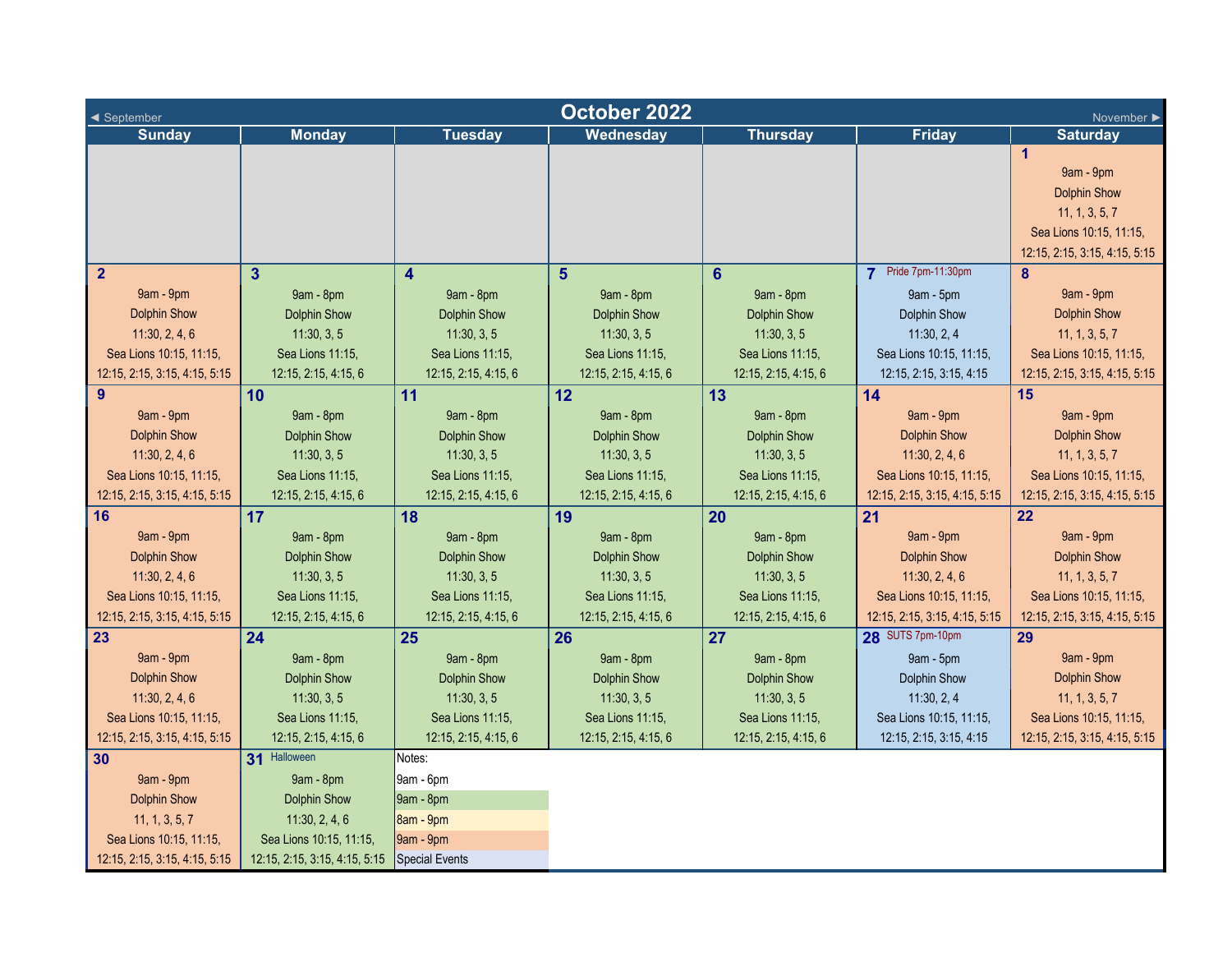| <b>November 2022</b><br>◀ October<br>December ▶ |                               |                               |                               |                         |                               |                               |  |
|-------------------------------------------------|-------------------------------|-------------------------------|-------------------------------|-------------------------|-------------------------------|-------------------------------|--|
| <b>Sunday</b>                                   | <b>Monday</b>                 | <b>Tuesday</b>                | Wednesday                     | <b>Thursday</b>         | Friday                        | <b>Saturday</b>               |  |
|                                                 |                               | $\overline{1}$                | $\overline{2}$                | $\overline{\mathbf{3}}$ | $\overline{\mathbf{4}}$       | 5                             |  |
|                                                 |                               | 9am - 8pm                     | 9am - 8pm                     | 9am - 8pm               | 9am - 9pm                     | 9am - 9pm                     |  |
|                                                 |                               | <b>Dolphin Show</b>           | <b>Dolphin Show</b>           | <b>Dolphin Show</b>     | <b>Dolphin Show</b>           | <b>Dolphin Show</b>           |  |
|                                                 |                               | 11:30, 3, 5                   | 11:30, 3, 5                   | 11:30, 3, 5             | 11:30, 2, 4, 6                | 11, 1, 3, 5, 7                |  |
|                                                 |                               | Sea Lions 11:15,              | Sea Lions 11:15,              | Sea Lions 11:15,        | Sea Lions 10:15, 11:15,       | Sea Lions 10:15, 11:15,       |  |
|                                                 |                               | 12:15, 2:15, 4:15, 6          | 12:15, 2:15, 4:15, 6          | 12:15, 2:15, 4:15, 6    | 12:15, 2:15, 3:15, 4:15, 5:15 | 12:15, 2:15, 3:15, 4:15, 5:15 |  |
| 6 Daylight Saving Time Ends                     | $\overline{7}$                | <b>8</b> Election Day         | 9                             | 10                      | 11 Veteran's Day              | 12                            |  |
| 9am - 9pm                                       | 9am - 8pm                     | 9am - 8pm                     | 9am - 8pm                     | 9am - 8pm               | 9am - 9pm                     | 9am - 9pm                     |  |
| <b>Dolphin Show</b>                             | <b>Dolphin Show</b>           | <b>Dolphin Show</b>           | <b>Dolphin Show</b>           | <b>Dolphin Show</b>     | <b>Dolphin Show</b>           | <b>Dolphin Show</b>           |  |
| 11:30, 2, 4, 6                                  | 11:30, 3, 5                   | 11:30, 3, 5                   | 11:30, 3, 5                   | 11:30, 3, 5             | 11:30, 2, 4, 6                | 11, 1, 3, 5, 7                |  |
| Sea Lions 10:15, 11:15,                         | Sea Lions 11:15,              | Sea Lions 11:15,              | Sea Lions 11:15,              | Sea Lions 11:15,        | Sea Lions 10:15, 11:15,       | Sea Lions 10:15, 11:15,       |  |
| 12:15, 2:15, 3:15, 4:15, 5:15                   | 12:15, 2:15, 4:15, 6          | 12:15, 2:15, 4:15, 6          | 12:15, 2:15, 4:15, 6          | 12:15, 2:15, 4:15, 6    | 12:15, 2:15, 3:15, 4:15, 5:15 | 12:15, 2:15, 3:15, 4:15, 5:15 |  |
| 13                                              | 14                            | 15                            | 16                            | 17                      | 18                            | 19                            |  |
| 9am - 9pm                                       | 9am - 8pm                     | 9am - 8pm                     | 9am - 8pm                     | 9am - 8pm               | 8am - 9pm                     | 8am - 9pm                     |  |
| <b>Dolphin Show</b>                             | <b>Dolphin Show</b>           | <b>Dolphin Show</b>           | <b>Dolphin Show</b>           | <b>Dolphin Show</b>     | <b>Dolphin Show</b>           | <b>Dolphin Show</b>           |  |
| 11:30, 2, 4, 6                                  | 11:30, 3, 5                   | 11:30, 3, 5                   | 11:30, 3, 5                   | 11:30, 3, 5             | 11, 1, 3, 5, 7                | 11, 1, 3, 5, 7                |  |
| Sea Lions 10:15, 11:15,                         | Sea Lions 11:15,              | Sea Lions 11:15,              | Sea Lions 11:15,              | Sea Lions 11:15,        | Sea Lions 10:15, 11:15,       | Sea Lions 10:15, 12:15,       |  |
| 12:15, 2:15, 3:15, 4:15, 5:15                   | 12:15, 2:15, 4:15, 6          | 12:15, 2:15, 4:15, 6          | 12:15, 2:15, 4:15, 6          | 12:15, 2:15, 4:15, 6    | 12:15, 2:15, 3:15, 4:15, 5:15 | 2:15, 3:15, 4:15, 5:15        |  |
| 20                                              | 21                            | 22                            | 23                            | 24 Thanksgiving Day     | 25 Tree Lighting 8am-9pm      | 26                            |  |
| 8am - 9pm                                       | 8am - 9pm                     | 8am - 9pm                     | 8am - 9pm                     | 8am - 4pm               | 8am - 9pm                     | 8am - 9pm                     |  |
| <b>Dolphin Show</b>                             | <b>Dolphin Show</b>           | <b>Dolphin Show</b>           | <b>Dolphin Show</b>           | <b>Dolphin Show</b>     | <b>Dolphin Show</b>           | <b>Dolphin Show</b>           |  |
| 11, 1, 3, 5, 7                                  | 11:30, 2, 4, 6                | 11:30, 2, 4, 6                | 11:30, 2, 4, 6                | 10:30, 12:30, 2:30      | 11, 1, 3, 5, 7                | 11, 1, 3, 5, 7                |  |
| Sea Lions 10:15, 11:15,                         | Sea Lions 10:15, 11:15,       | Sea Lions 10:15, 11:15,       | Sea Lions 10:15, 11:15,       | Sea Lions 10:15,        | Sea Lions 10:15, 11:15,       | Sea Lions 10:15, 12:15,       |  |
| 12:15, 2:15, 3:15, 4:15, 5:15                   | 12:15, 2:15, 3:15, 4:15, 5:15 | 12:15, 2:15, 3:15, 4:15, 5:15 | 12:15, 2:15, 3:15, 4:15, 5:15 | 11:15, 1:15, 2:15, 3:15 | 12:15, 2:15, 3:15, 4:15, 5:15 | 2:15, 3:15, 4:15, 5:15        |  |
| 27                                              | 28                            | 29                            | 30 <sup>°</sup>               | Notes:                  |                               |                               |  |
| 8am - 9pm                                       | 9am - 8pm                     | 9am - 8pm                     | 9am - 8pm                     | 9am - 6pm               |                               |                               |  |
| <b>Dolphin Show</b>                             | <b>Dolphin Show</b>           | <b>Dolphin Show</b>           | <b>Dolphin Show</b>           | 9am - 8pm               |                               |                               |  |
| 11, 1, 3, 5, 7                                  | 11:30, 3, 5                   | 11:30, 3, 5                   | 11:30, 3, 5                   | 8am - 9pm               |                               |                               |  |
| Sea Lions 10:15, 11:15,                         | Sea Lions 11:15,              | Sea Lions 11:15,              | Sea Lions 11:15,              | 9am - 9pm               |                               |                               |  |
| 12:15, 2:15, 3:15, 4:15, 5:15                   | 12:15, 2:15, 4:15, 6          | 12:15, 2:15, 4:15, 6          | 12:15, 2:15, 4:15, 6          | <b>Special Events</b>   |                               |                               |  |